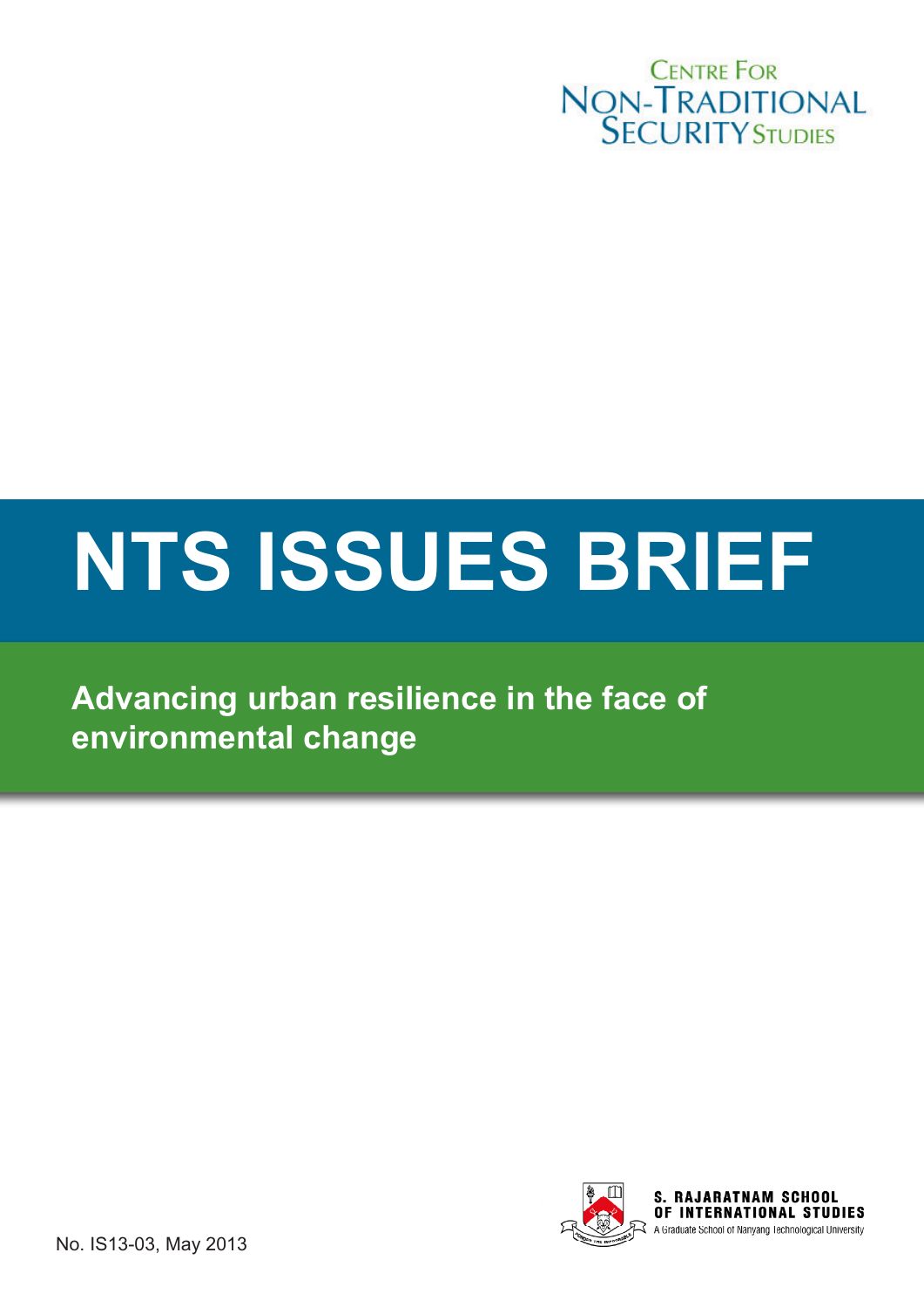**Abstract:** This NTS Issues Brief is based on the proceedings of the Expert Working Group Meeting on Advancing Urban Resilience in the Face of Environmental Change held in April 2013. It highlights several issues that were flagged by meeting participants as being of vital importance: (1) integrating resilience and development goals; (2) fostering governance systems that can balance competing urban interests; and (3) recognising and capitalising on the convergence of finance, technology and information management.

#### **Introduction**

Asian cities are often cited as being particularly susceptible to extreme events, shifting weather patterns and environmental decline. They are the economic and social hubs of the region's developing countries, yet are highly exposed to risks that can weaken and damage critical urban systems and undermine progress on development goals.

Despite the risks, urbanisation is increasingly occurring along rivers, coastal and low-lying zones and on major seismic fault lines. These zones can exacerbate socioeconomic gaps, income inequities and differential access to services by pushing the most vulnerable into marginal and risky environments. Systemic and institutional weaknesses – such as poor urban governance, deficient urban planning, fragile public healthcare systems and rising urban poverty – further compromise environmental resilience in many of the region's major cities.

While there are frameworks for integrating physical and social resilience, gaps remain in theory, practice and policy that at times reveal difficult trade-offs. For example, investments in infrastructure resilience on one hand may increase social vulnerabilities on the other. Conflicts can arise between different resilience measures and approaches, as well as over how short- and long-term interests should be prioritised and competing interests reconciled. Identifying the costs and benefits of resilience-building can also be problematic given the capacity divides between different public sector actors and between the public and private domains.

These problems are amplified by inadequacies in efforts to engage affected communities in planning processes. Further work is therefore needed to determine who benefits from, and whose resilience is strengthened, through different strategies for adapting to environmental changes in urban Asia. Such determinations can help with the recognition and up-scaling of best practices in participatory urban resilience planning.

Against this backdrop, the Expert Working Group Meeting on Advancing Urban Resilience in the Face of Environmental Change was held in April 2013. The meeting was organised by the Centre for Non-Traditional Security (NTS) Studies at the S. Rajaratnam School of International Studies (RSIS), Nanyang Technological University (NTU), with support from the NTU Sustainable Earth Office. It brought together representatives from relevant institutions and organisations in Singapore and participants from government, international non-governmental organisations and civil society organisations as well as members of academic and think tank communities in the region to share the challenges of and lessons from building urban environmental resilience.

The Meeting offered three policy pointers:

**Resilience should be conceived of and pursued with broader goals in view, including strengthening human security and improving development levels.**

Conceptualising resilience is a necessary but far from straightforward task, and different sectors and actors have varying assumptions about the concept, its characteristics and its requirements. It is important, nonetheless, that urban resilience – however defined – contributes to development goals and improves human security through helping individuals, communities, cities and states adapt to environmental changes in urban spheres. Identifying individuals and communities as the beneficiaries of resilience-building, and human and community security as the ultimate objectives and rationales, can help inform how resilience is framed and pursued. Resilience, in other words, should not be decoupled from development goals but rather seek to bolster them in complementary ways.

It is similarly vital to question assumptions about resilience – and what it means to different stakeholders. Urbanisation brings about changes in ecological landscapes, resource flows, demography, movements

**Recommended citation:** RSIS Centre for Non-Traditional Security (NTS) Studies, 'Advancing urban resilience in the face of environmental change', *NTS Issues Brief*, no. IS13-03 (Singapore: RSIS Centre for NTS Studies, 2013).

**Contributors:** J. Jackson Ewing and Gianna Gayle Amul.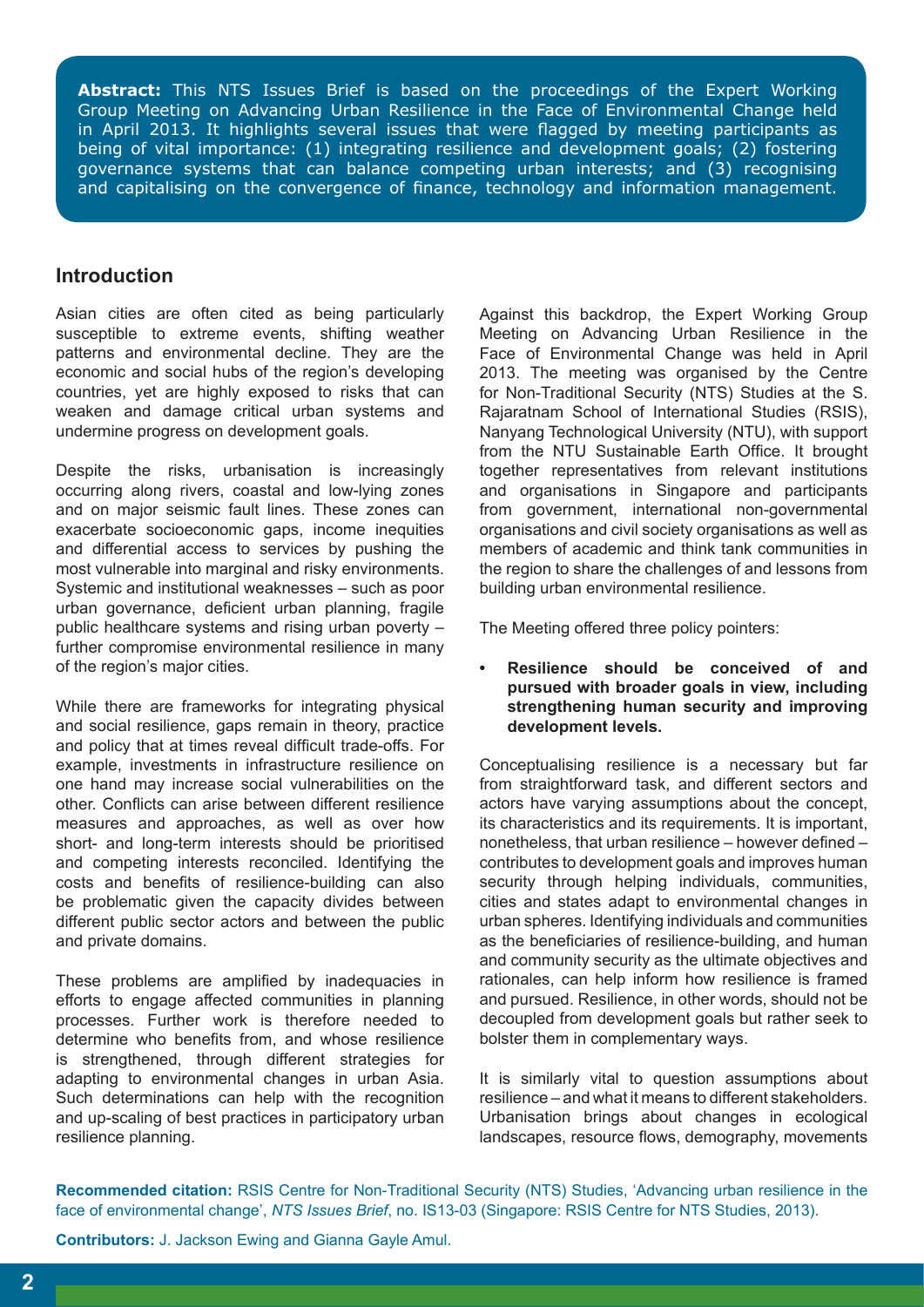of people, livelihoods and critical infrastructure. These shifts mean that resilience goals and strategies must necessarily be flexible, multidimensional and fluid, and be informed by disciplines spanning the hard and social sciences. Given the dynamic nature of the situation, all stakeholders – from academics to policymakers to industry – must continue to promote discourse on resilience, both to understand future trends, and also to pool experiences on resilience-building in urban spaces so as to create a stronger knowledge base for policymakers in the region.

While the current interest in 'resilience' is encouraging, there is a risk that the concept will devolve into a poorly understood buzzword, and its application catered to the needs, demands and interests of dominant sectors of society at the expense of vulnerable and disempowered sectors and communities. Engaging with the latter segments throughout resilience planning processes is key to avoiding such scenarios, but can only be accomplished through far-sighted governance and resource mobilisation.

**Effective governance is essential – for coordinating the (often competing) priorities of the various stakeholders, reinforcing policies with local knowledge and capacities, and gaining support from different sectors of society.** 

Cities often operate at scales beyond their ecological and political capacities, which make fostering resilience a particularly difficult task. Handling the day-to-day management and governing requirements of cities is becoming more complex, which at times leaves little spare capacity for addressing longerterm resilience-building efforts. Responding to these difficulties requires strong leadership and participatory governance systems. While such systems may themselves create difficulties by bringing many competing interests to the fore, they remain essential for fostering pathways towards resilience that will be contributed to and accepted by relevant stakeholders.

Spatial planning is a key area in which good governance is needed to balance, on the one hand, the concerns and interests of a myriad of stakeholders with, on the other, the need to build urban resilience to existing and impending environmental stresses. To be effective, plans must account for localised knowledge and interests, the geographical limits and economic drivers of the city, and the changing state of the environmental systems upon which the city depends. The lack of sound city planning in the first place is the main cause of many environment-related disasters and everyday stressors in cities across the region. In designing responses to stressors and disaster risks, emphasis must be placed on broad-based approaches that depend not just on costly engineering and infrastructure-oriented solutions but also closely consider the social contexts and root causes of the stressors themselves.

The delivery of basic services is likewise a key benchmark for urban governance. The ability to maintain the integrity of those services during times of abrupt change is an essential part of resilience equations. Across Asia, cities such as Jakarta, Bangkok, Manila and Ho Chi Minh City are experiencing a decline in the quality of infrastructure and an increase in urban sprawl, which puts pressure on access to and delivery of basic services. Infrastructure renewal and upgrading is no panacea however; civic activities, such as everyday waste management, are also essential for maintaining service delivery. Moreover, infrastructure projects have in some cases become opportunities for public officials to profit in ways that have driven corruption in many parts of Asia's urban landscapes. Creating resilient service delivery thus requires that the strengthening of governance and accountability and the development of built infrastructures and civic cultures and actions proceed in concert.

For informed, flexible and accountable governance mechanisms to come into being, a carefully balanced mix of top-down and bottom-up practices that include checks and balances would need to be put in place. These need to extend throughout urban spaces and beyond to the peri-urban and rural spaces upon which Asia's growing cities depend. Doing so will help foster medium- and long-term resilience while meeting the immediate and pervasive needs of the region's most vulnerable.

**• Capitalising on convergences between finance, technology and information management is critical in building urban resilience and driving local development agendas.**

Investment in urban resilience needs to be integrated into the ongoing and future development planning of Asian urban spaces. Policy, capacity and intervention are mutually dependent: well-thought-out policies are essential for creating enabling environments that can translate the capabilities and resources available in an urban space into action. Policies often fail to do so however, in part because of a deficit of information about local development conditions and needs. Information management is thus fundamental to urban resilience and development planning. However, information exchange even between critical infrastructure systems usually occurs in silos, leaving little room for interaction across the systems. Enabling data collection and sharing across systems can provide more accurate analyses for the formulation of appropriate measures to prepare for and respond to environment-related crises.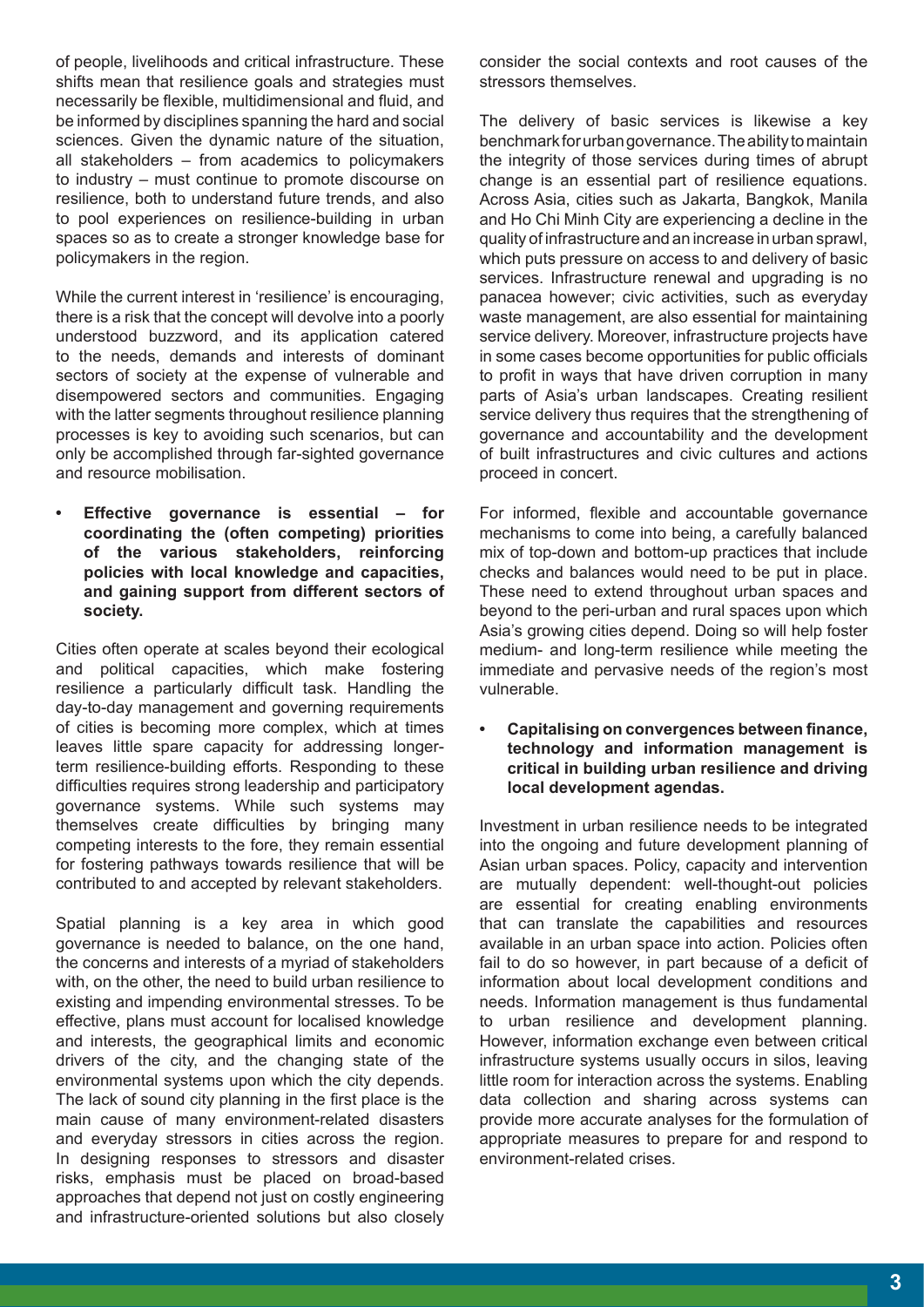Such analyses can also inform the process of ranking and financing the priorities for urban development and resilience programmes. Two valuable examples are Strategy 2020 for competitive, inclusive and green cities developed by the Asian Development Bank (ADB) and the ADB-supported Cities Development Initiative for Asia (CDIA). The CDIA bridges the two sides of environmental-change financing by linking planning (for better service provision) with investments. It also assists in making projects more attractive to private sector investors.

The potential of the private sector in contributing to resilience-enhancing urban infrastructure projects has not been fully realised. Many projects proposed for private sector involvement do not provide a costrecovery or profit-generating mechanism, and this has hampered efforts to rope in the sector. A solution would be to create markets in which the private sector finds the investment opportunities necessary and productive. Research and technology advancement is one means towards this end.

An example is Future Cities Laboratory established by ETH Zurich and Singapore's National Research Foundation (NRF), which provides insight into how the hinterlands of cities can serve as urban infrastructure laboratories. In such locales, individuals and communities are encouraged to innovate through building dwellings and settlements around a technological core based on incremental growth, decentralised systems and productive urban landscapes. This shows how linkages between a city and its peripheries can deliver innovation for urban resilience and development. Garnering private sector interest to then fund the operationalisation of such initiatives is a more accessible next step; what remains to be done is to identify and tap into potential areas for profitability.

In diverse political environments such as Asia, providing platforms for information sharing, collaboration and funding from different sectors is a challenge. However, attempts to find such a balance are present in existing projects, such as the Asian Cities Climate Change Resilience Network (ACCCRN) and the ICLEI (Local Governments for Sustainability) network operating across Asia. These platforms are valuable focal points for lessons on managing competing interests, capacity building and financing, and on combining modern technology with traditional local adaptation knowledge and practice.

## **Conclusion**

The crux of the issue is that greater security from environmental and social risks requires a range of measures – forward-thinking risk assessment, creative urban policies and effective policy implementation – all of which are more easily said than done. Creating resilience through promoting adaptation to environmental and social changes, improving built environments and engaging relevant sectors and stakeholders through participatory programmes is imperative. In the context of environmental change, cities need to protect critical urban infrastructure through ensuring that critical services – telecommunications, energy, transportation, food supply, access to clean water, sanitation, public health facilities and financial institutions – continue to operate during difficult times. Such physical progress ideally proceeds concurrently with improvements in social resilience, which calls upon community engagement, informed empowerment and connectivity.

Environmental change is a constant and the challenges brought about by urbanisation and climate shifts definitely test the physical and social resilience of built spaces and urban populations in the region. This NTS Issues Brief suggests that efforts to build resilience should be centred on attaining human and collective security, without sacrificing the development agenda of cities. Such a conceptual starting point would provide the foundation for action, and enable innovations in financing and investments, information management, stakeholder engagement and governance strategies.